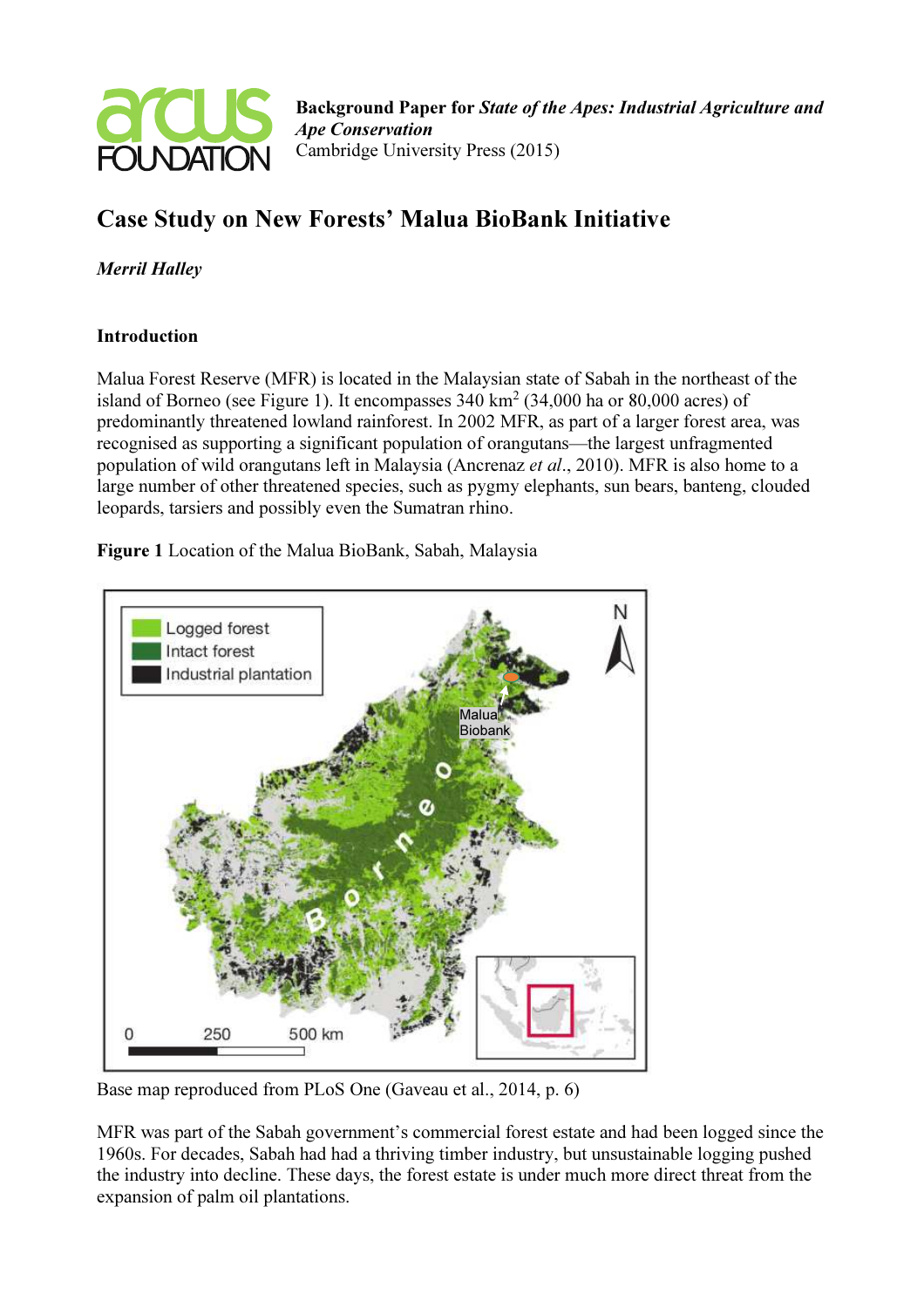The government of Sabah understands the significance of its biodiversity, and the option value<sup>1</sup> it provides both to Sabah and to the world. The government has actively sought innovative solutions to financing forest conservation and transforming its forest estate into a long-term model of sustainable management. Recognizing the need to integrate biodiversity conservation and sustainable production, New Forests—a pioneering company that aims to create investment models around biodiversity conservation—forged a partnership with the Sabah government to create the Malua BioBank in 2008.<sup>2</sup>

The project's objective is to create a commercially sustainable model for financing large-scale conservation and rainforest restoration in the Malua Forest Reserve area in Sabah.

## Partners

The Malua BioBank is a joint venture between the Malua BioBank Company (Malua Wildlife Habitat Conservation Bank, Inc.) and the Sabah State Government. The Sabah Forestry Department (SFD) and Sabah Foundation (a state organisation) are key partners in the project with New Forests. The project contracts SFD to assist with the implementation of the Malua Conservation Management Plan, which was developed with guidance from biodiversity experts and support from local non-governmental organisations (NGOs). Working closely with SFD has ensured that there is local expertise to deliver the day-to-day requirements of the project as well as local ownership to ensure long-term commitment to the objectives of the BioBank.

An advisory committee, composed of local and international environmental groups and scientific experts, provides guidance on technical aspects of conservation and independent oversight of the project. The committee has helped to foster greater awareness of the project model and to ensure that there is support and buy-in from the environmental NGO sector.

## Biobanking

The concept of biobanks—the generation and trading of 'credits' from actions with beneficial biodiversity outcomes—is well over a decade old and now a billion-dollar global industry. In the United States, for example, programmes known as mitigation banking or conservation banking are regulated under federal law and require developers to offset impacts to wetlands, streams and endangered species habitat (Ring and Schröter-Schlaack, 2011). As far as I am aware, the concept of biobanks has been trialled in Southeast Asia, but perhaps nowhere else in the global tropical region.

## How the Malua BioBank works

The Malua BioBank is an asset of the Eco Products Fund (EPF), a private U.S. equity fund that invests in emerging environmental markets. The fund invests primarily in terrestrial carbon markets and wetland and stream mitigation banks in the United States. EPF is managed jointly by New Forests and Equator LLC and committed private equity of up to US\$10 million to manage MFR in the set-up phase; it is financing this project through the sale of voluntary biodiversity conservation certificates.

 $\overline{a}$ 

<sup>&</sup>lt;sup>1</sup> An 'option value' is not unlike an insurance premium an individual or entity agrees to pay to secure the supply of an environmental good in the future.

<sup>&</sup>lt;sup>2</sup> The full name is Malua Wildlife Habitat Conservation Bank.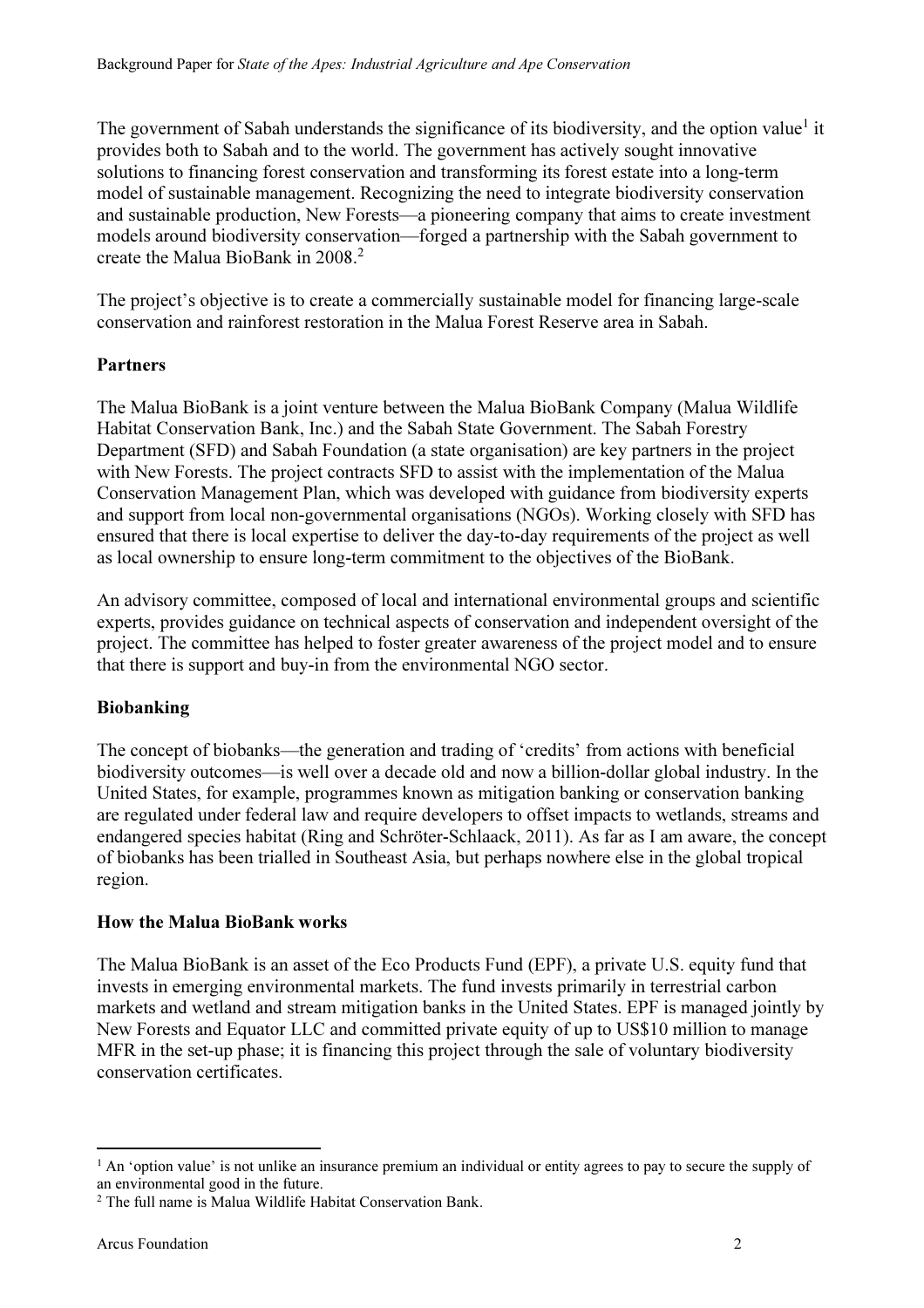Each biodiversity conservation certificate for sale represents the restoration and protection of 100 m<sup>2</sup> of the Malua Forest Reserve. Revenue from the sales of certificates goes to covering the costs of management during the set-up phase and endowing a perpetual charitable trust. The Malua Trust will receive an annual income from the endowment funds to pay for the long-term management of the area. Any profit on certificate sales will generate returns for the private investors and the Sabah government (see Figure 2).





Source: Malua BioBank (n.d.)

## Challenges and Opportunities

The investment thesis of the Malua BioBank is predicated on the increasing need of the oil palm industry to green its supply chain. Malaysia and Indonesia are the largest global producers and exporters of palm oil, which is used in a large number of food items, cosmetics and, increasingly, as a feedstock for biofuels. The production of palm oil in Malaysia and Indonesia has increased significantly in recent decades, most often on plantations on lands that were formerly rainforest.

The conversion of rainforest has had significant environmental effects, including the loss of habitat, the destruction of biodiversity (with significant impacts on globally recognized species such as orangutans) and emissions of carbon dioxide from forest destruction. Consumers in Europe and the United States are increasingly concerned about the environmental sustainability of palm oil and are demanding that products that contain palm oil be certified as being from sustainable sources.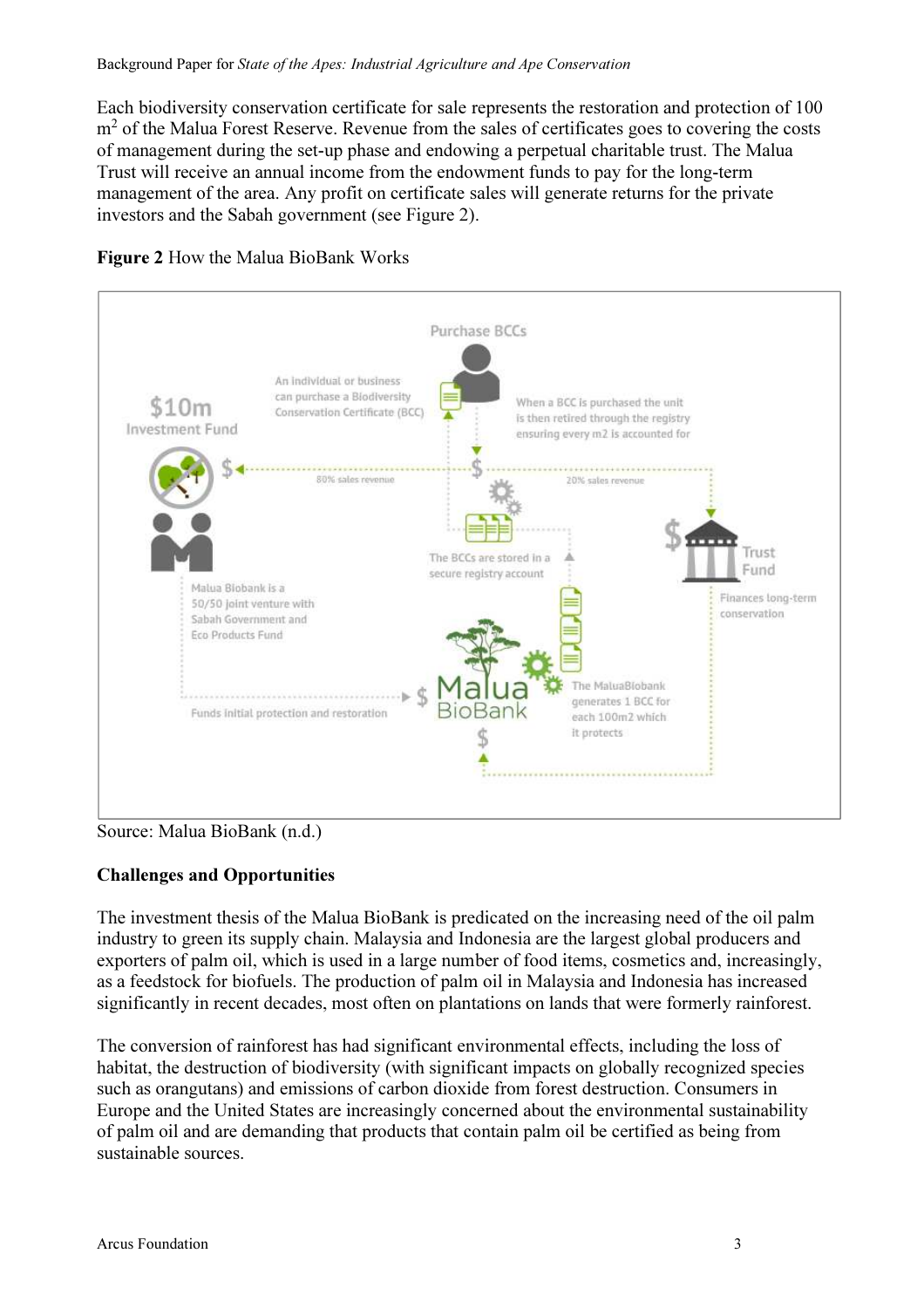In a voluntary market, the purchase of biodiversity certificates and offsets from the BioBank allows end buyers to support forest conservation and to gain a business advantage (such as an enhanced reputation), while generating commercial returns for the investor.

#### Conservation Success

To date, the project has recorded great successes on the conservation front. Logging has been stopped and illegal activities, including illegal hunting, have decreased dramatically. EPF's investment was used to establish new forest checking stations and to equip ranger teams with vehicles, motorbikes and effective telecommunications systems. SFD conducts regular aerial surveys to identify any illegal logging activities within Malua. There has been no illegal logging since the project commenced.

Understanding and quantifying the level of poaching poses a much greater challenge. There has been improved security in Malua, with reduced access via roads (as all roads have security gates that are manned 24 hours) and the introduction of active patrolling along boundaries. Wildlife monitoring also commenced in 2009. Monitoring one of the key game species—the Sambar deer, which is illegally hunted—is a way to determine the level of hunting. The data indicates there the population of Sambar deer in southern Malua increased every year from 2009 to 2013, except in 2010. These findings suggest that there is less hunting pressure on this species due to the reduction in illegal hunting in Malua. The wildlife monitoring is ongoing and will continue to provide data on the management of illegal hunting.

With support from international and local scientists, SFD is carrying out a series of research projects, such as an inventory of the wildlife in the forest, ongoing population monitoring of orangutans, hornbills and species that are targeted for illegal hunting. Population and density monitoring of orangutans in different forest conditions has been undertaken for several years. The overall orangutan population in Malua appears to be relatively stable at approximately 530 individuals. Across Malua there is an average density of 1.56 individuals per  $km^2$ , while orangutans are more abundant in the northern and eastern parts (Ancrenaz, 2011).

The wildlife research is documenting the value of Malua for a range of Borneo's threatened species and is helping to inform management. As noted above, Malua is not only a significant area for orangutans and pygmy elephants, but it is also likely to be a stronghold for banteng, one of Borneo's most threatened species. A PhD project that is currently under way in Malua is documenting the distribution, population numbers and ecology of this endangered species for the first time. Current conservation work in Malua includes the construction of orangutan bridges across the Malua River to reconnect members of the population and erecting nest boxes for hornbill breeding.

As already mentioned, an ongoing threat to Malua's biodiversity has been illegal hunting of wildlife. With much of the northern and eastern boundary adjoining palm oil plantations, it is difficult to prevent hunters from entering Malua exclusively through boundary patrols.

An innovation of the project has been the engagement of the palm oil companies in collaborative partnerships to address boundary issues and the management of wildlife on the plantations. In 2012, the Malua Wildlife Conservation Agreement was signed at the Heart of Borneo conference, and implementation is under way. The focus of the partnership is on improving boundary security within the plantations, recruiting and training oil palm workers as honorary wildlife wardens, managing human–wildlife conflict and improving environmental awareness of workers who live in the oil palm plantations and their families.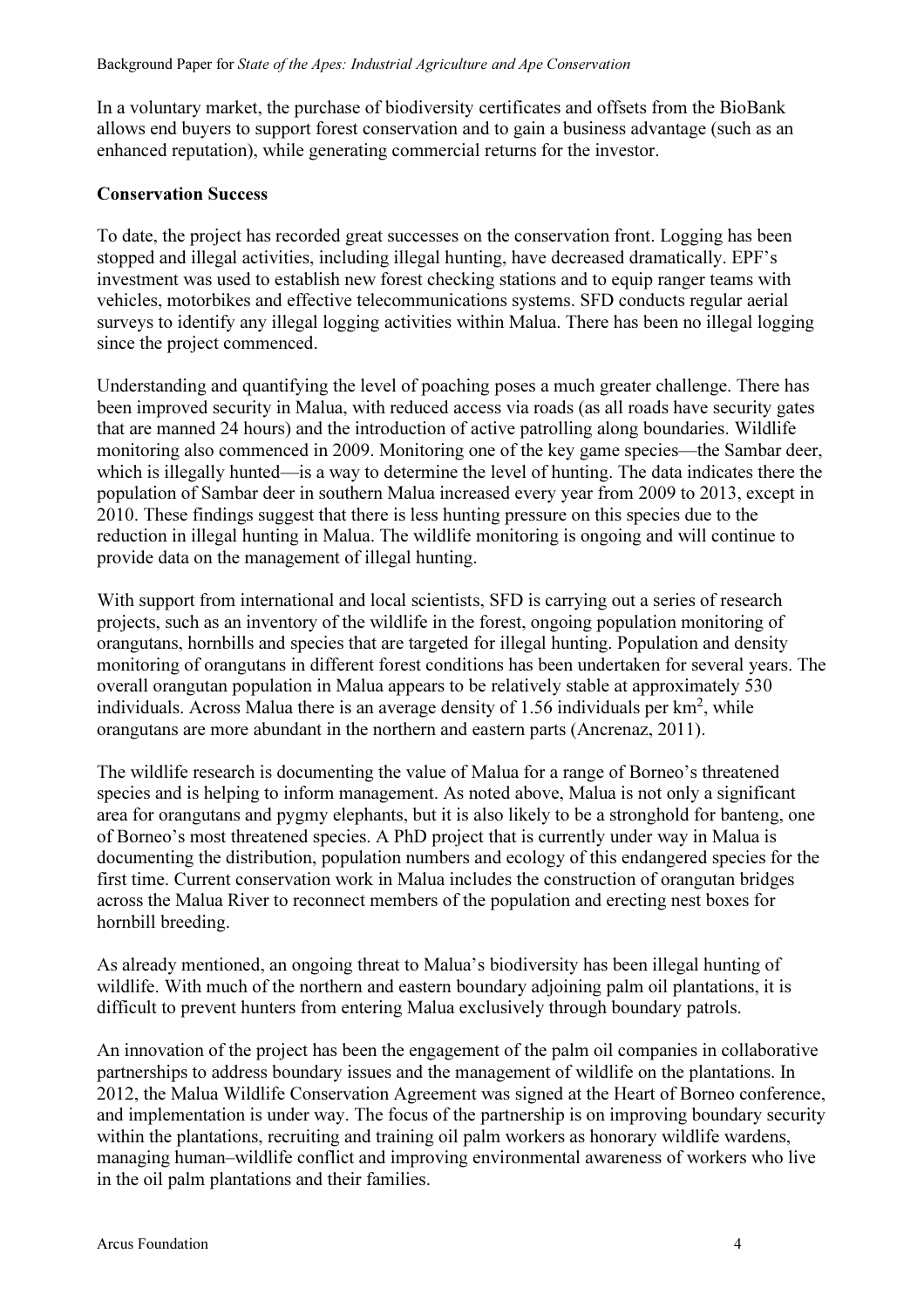During the process of engagement with the companies and since the signing of the agreement, the increase in cooperation has been significant. The companies now have far greater awareness of the project and what it is trying to achieve. Regular meetings are held with palm oil company representatives, SFD and the Sabah Wildlife Department to assist with the implementation of the agreement. Plantation staff members collect standardised information on vehicles that enter through the plantation security gates; the data is then provided to SFD and any suspicious vehicles are reported. The companies have erected signs at key points to raise awareness that entering the Malua Forest Reserve is illegal. SFD staff members give regular presentations to plantation employees to increase awareness of and support for the project.

When the BioBank was established in 2008, the Malua Forest Reserve was zoned for commercial forestry. Without the agreement in place, commercial logging could have continued or—even worse—the forest could have been converted to oil palm plantations. With Malua recognised through the BioBank agreement as a significant conservation area, the Sabah government took a major step to strengthen protection by changing the status of MFR from commercial forestry (zone 2) to fully protected (zone 1) in June 2013.

The conservation success of the project can be traced back to the strong partnership between the Malua BioBank and the Sabah government. Champions within the government have demonstrated their personal commitment to conserving the forest, as well as a genuine interest in new approaches to conservation such as the United Nations Reducing Emissions from Deforestation and Forest Degradation (REDD) schemes or biodiversity certificates. This core group of champions enabled the project to be carried forward in spite of pressure to convert the area to oil palm or timber plantations.

On the ground, SFD staff members who had been working mostly as forestry officers embraced their new mission as conservationists, as they had seen the results of unsustainable logging and illegal activities firsthand.

Finally, a strong network of local NGOs provided the project with much-needed scientific capacity and technical support. Support was particularly required for the establishment of a wildlife monitoring program, one that would document the response of species to the removal of logging and illegal hunting, identify the species inhabiting Malua and inform management decisions. A wildlife monitoring plan was developed and staff members have been trained in both data collection methodologies and analysis for a range of monitoring, including orangutan density counts.

## Lessons Learned and Future Innovation

The commercial side of the project, which relies on the sale of biodiversity credits, has been more challenging. The main challenge faced by the Malua BioBank is the absence of a clear regulatory framework for biodiversity offsets in Malaysia, as well as the lack of commitment from the palm oil industry. The project was predicated on the development of a voluntary market for biodiversity credits based on the self-regulation of the palm oil industry. Since the global financial crisis, however, most of the palm oil growers have been focusing on maintaining their profit margins; they see sustainability issues as a luxury that they cannot afford. This situation clearly illustrates the risks entailed in a project that relies on the voluntary market.

In the absence of these drivers, a voluntary market is very unlikely to start or grow. In order to address the lack of a regulatory framework, the Sabah government has been considering the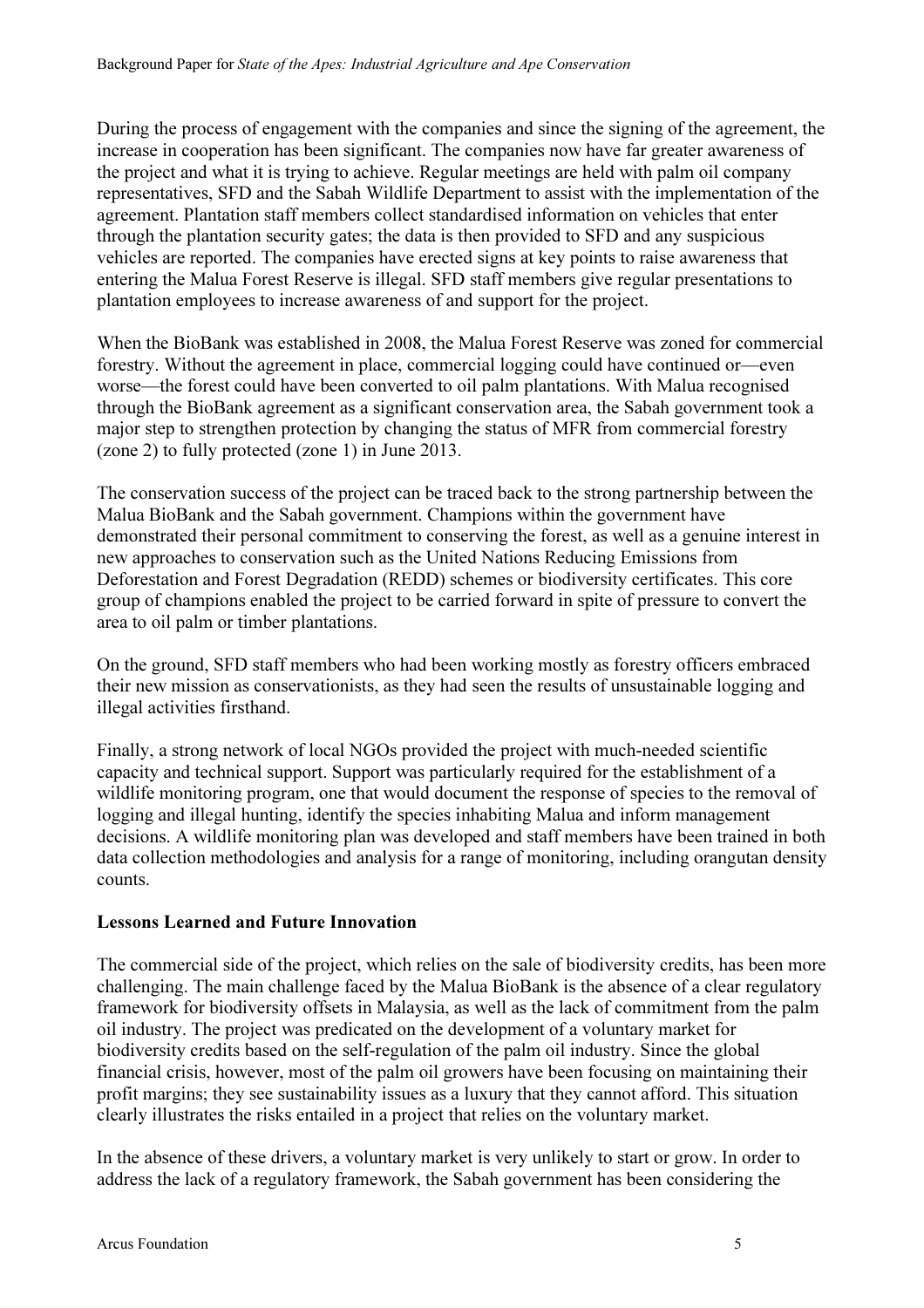development of a 'no net loss' policy for forests and the use of biodiversity offsets. Malua BioBank would be well placed to provide biodiversity credits if the government were to adopt such a policy. In a regulated market, the scalability of the project would make Malua an attractive proposition.

The stigma associated with 'for-profit' investment in conservation has increased the difficulty of trading biodiversity certificates in an immature market. In a voluntary market, private investors face high risk associated with investment; at the same time, some in the conservation area have expressed negativity about any model that seeks to raise profits from conservation activities. These entrenched positions will change as new financial examples and models emerge, but, for the time being, a degree of caution retards development of the sector.

#### Summary

Malua BioBank has pioneered a groundbreaking and innovative mechanism for sustainable conservation financing in Malaysia and the region. It recognises the need to bring private investment into supporting the government to conserve significant conservation areas and seeks the financial support of private businesses and individuals to do so. By taking the BioBank model to tropical areas and emerging economies—where environmental solutions must also be economic solutions—Malua BioBank seeks to demonstrate the commercial value of natural capital. It is predicated on the fact that it is difficult to keep rainforest standing unless there are financial drivers to do so.

The project has revealed the importance of predictable demand. At the onset of the project, the voluntary markets seemed to be the best way to incorporate biodiversity considerations in the palm oil supply chain. Voluntary markets are usually quicker to develop and adapt than regulatory markets. It is now clear, however, that the demand generated by voluntary markets is less predictable than the demand created through regulation and enforcement, and that reliance on that demand thus carries a greater risk.

Although the project achieved considerable conservation success, the uncertainty surrounding its long-term commercial success remains an issue in any overall assessment of the model. Many of the commercial shortcomings could be overcome with the creation of a regulated market for biodiversity offsets, although the political challenge involved is not to be underestimated. As it stands, Malua BioBank represents a viable example of how to achieve conservation outcomes under the umbrella of commercialisation—at least in the short to medium term. As such, it marks at least a step along the way towards the innovative harnessing of a capitalistic, for-profit model in the service of preserving iconic conservation areas.